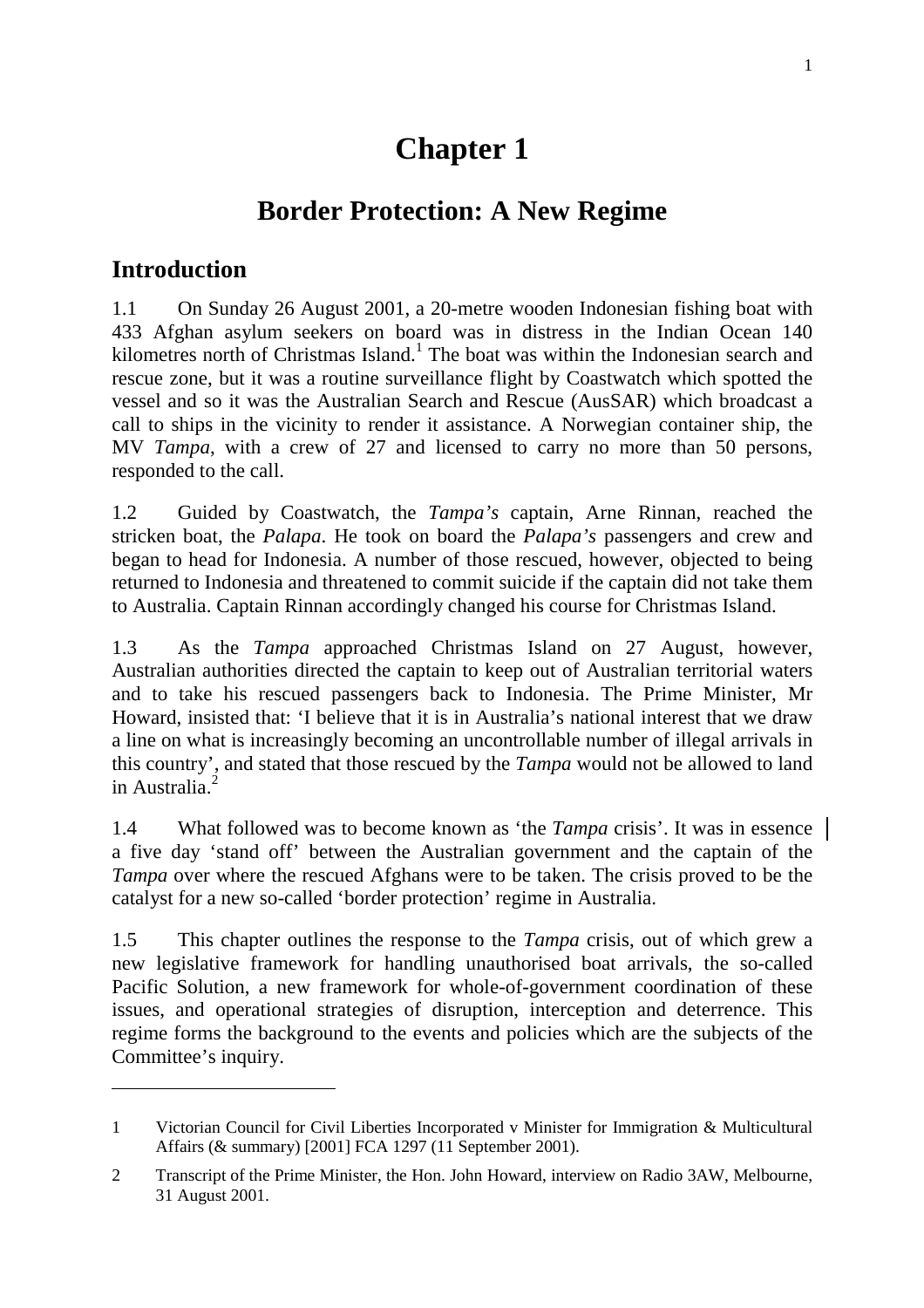$\overline{a}$ 

#### **The Resolution of the** *Tampa* **Crisis**

1.6 From 27 August 2001, Captain Rinnan began to express concern about the medical condition of some of the asylum seekers on board his vessel.<sup>3</sup> Intensive communication on this and other issues ensued over the next two days between the *Tampa*, Coastwatch, the Rescue Coordination Centre (RCC) at AusSAR, the Australian Federal Police (AFP) on Christmas Island, the Department of Foreign Affairs and Trade (DFAT), the Department of Defence (particularly Maritime Headquarters), the Royal Flying Doctor Service, the Indonesian search and rescue authority, the Australian Embassy in Jakarta, the Departments of Transport and Regional Services (DTRS), the Prime Minister and Cabinet (PM & C), and Immigration and Multicultural Affairs (DIMA), and the Joint Rescue Coordination Centre Stavanger in Norway.<sup>4</sup>

1.7 At 11.15pm on Tuesday 28 August, the Royal Flying Doctor Service sent a fax to the AusSAR's Rescue Coordination Centre after having just spoken to the master and first officer of the *Tampa*. These officers had advised that there were 438 people on board of whom 15 were unconscious. Further, there was one sick child, one person with a broken leg, and a large number of people with open sores and skin infections. The adults had begun a hunger strike and were suffering abdominal pains and diarrhoea. The Royal Flying Doctor Service assessed that there was a 'mass situation medical crisis and that medical attention was urgently required'.<sup>5</sup>

1.8 Overnight and in the early hours of 29 August, the *Tampa* sent increasingly insistent calls for medical assistance. Australian authorities indicated that they were working urgently on the matter, but they continued to forbid the *Tampa* to enter Australian waters.<sup>6</sup> At 11.26am, Captain Rinnan sent a message to the RCC, saying that he had tried to accommodate the wishes of the Australian authorities, but that the situation was deteriorating rapidly and getting out of hand. He advised his intention of proceeding to the nearest shore immediately.<sup>7</sup>

1.9 At 11.39am on 29 August 2001, the *Tampa* entered Australian waters. The RCC sent a message advising the master that such action was 'a flagrant breach of Australian law', and that the Australian Government was initiating 'necessary actions to board the vessel under appropriate legal powers'.<sup>8</sup> Shortly after 12.35pm, the *Tampa* was boarded by 45 Australian SAS members. On the same day, the Prime Minister tabled the Border Protection Bill 2001. Essentially the Bill sought to put beyond doubt the domestic legal basis for actions taken in relation to foreign ships

8 Answers to Questions on Notice, AMSA, 5 July 2002, *Timeline for Tampa Incident*, p.11.

<sup>3</sup> Answers to Questions on Notice, Australian Maritime Safety Authority (AMSA), 5 July 2002, *Timeline for Tampa Incident*, p.5.

<sup>4</sup> Answers to Questions on Notice, AMSA, 5 July 2002, *Timeline for Tampa Incident*, pp. 4-9.

<sup>5</sup> Answers to Questions on Notice, AMSA, 5 July 2002, *Timeline for Tampa Incident*, p.9.

<sup>6</sup> Answers to Questions on Notice, AMSA, 5 July 2002, *Timeline for Tampa Incident*, p.10.

<sup>7</sup> Answers to Questions on Notice, AMSA, 5 July 2002, *Timeline for Tampa Incident*, p.10.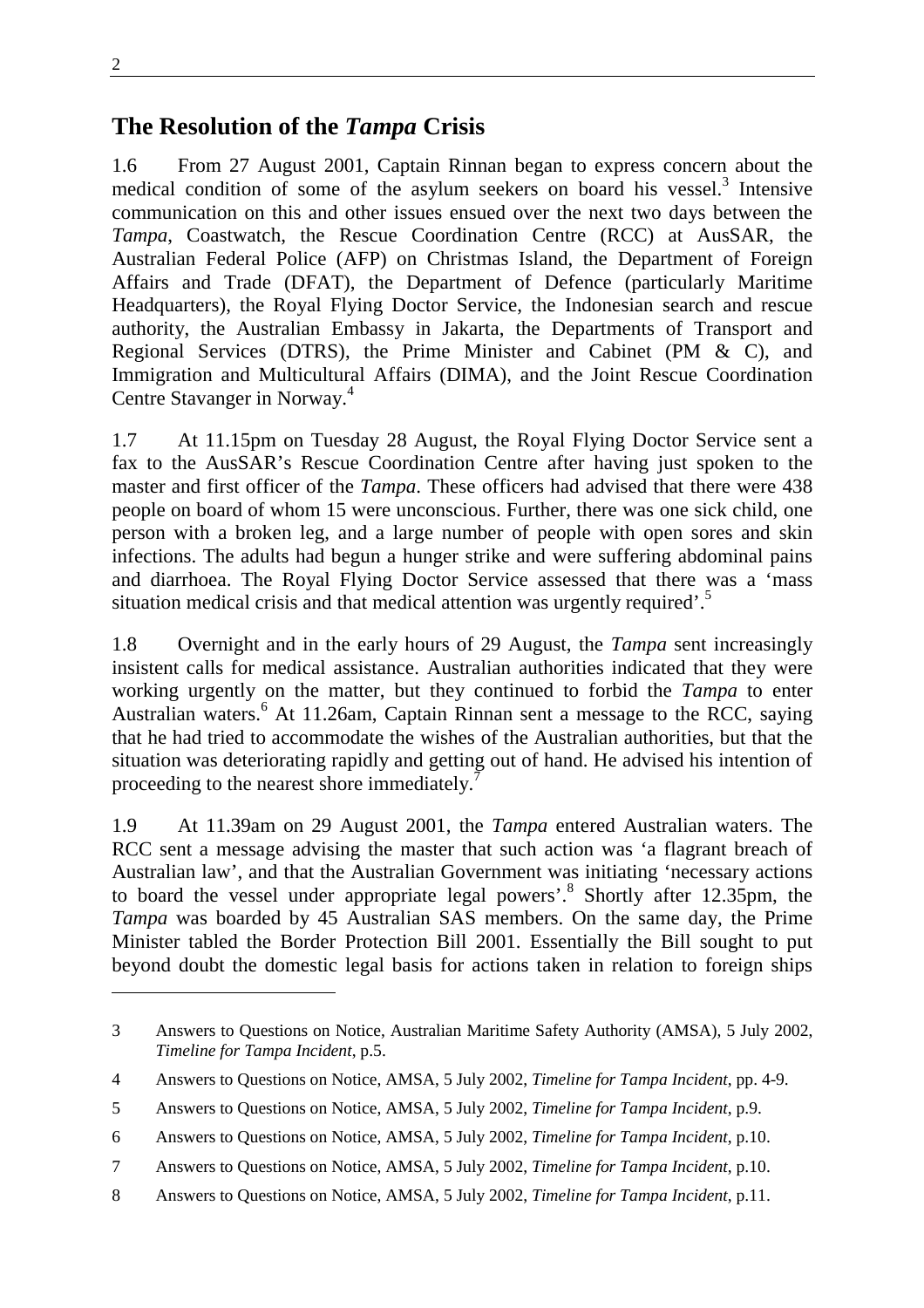within the territorial sea of Australia, to have retrospective effect from the morning of 29 August 2001. The Bill also sought to confine judicial review of the direction or enforcement action taken in relation to such vessels.<sup>9</sup>

1.10 In the early hours of 30 August, however, the Senate rejected the Bill, with the Opposition criticising the width of the proposed powers, and contending that it would not necessarily resolve the legal issues surrounding the *Tampa*.<sup>10</sup>

1.11 The crisis, generated by the Government's rhetorically charged insistence that no asylum seeker aboard the *Tampa* was to set foot on Australian soil, was finally resolved through the assistance of neighbouring countries. On 1 September 2001, the Prime Minister announced that agreements had been reached with the governments of New Zealand and Nauru for the people rescued by the *Tampa* to be conveyed to, and their claims to asylum assessed in, those two countries. On 2 September, an agreement with Papua New Guinea was announced, allowing for the transshipment of people from the *Tampa* through Port Moresby, on the Australian troopship HMAS *Manoora*. 11

1.12 Having achieved an 'ad hoc' solution to the *Tampa* crisis, the government moved to institute a comprehensive new border protection regime.

## **A New Regime**

 $\overline{a}$ 

1.13 The post-*Tampa* regime for handling 'unauthorised boat arrivals' (UBAs) was developed quickly and 'on the run'. This was because even before the fate of those on board the *Tampa* had been resolved, the government knew of three more boats carrying up to 900 people that were due in Australian waters at any time.<sup>12</sup>

1.14 In general terms, the central aim of the government's new regime was identical to the stand taken by the Prime Minister during the *Tampa* crisis, that '[w]e will not allow these people to land in Australia'.<sup>13</sup> In other words, the government's new policy was that it would not allow 'unauthorised arrivals' to land on Australian territory, in a manner uncontrolled by the Australian government, for the purpose of claiming refugee status. Individuals seeking asylum must be processed 'off-shore', and then decisions about whether to accept them as refugees to Australia made in the same way as decisions are made in relation to the claims of those assessed as refugees in camps elsewhere in the world.

<sup>9</sup> Nathan Hancock, *Refugee Law – Recent Legislative Developments,* Current Issues Brief No.5 2001-02, Department of the Parliamentary Library, p.4.

<sup>10</sup> Nathan Hancock, *Refugee Law – Recent Legislative Developments,* p.4.

<sup>11</sup> Victorian Council for Civil Liberties Incorporated v Minister for Immigration & Multicultural Affairs.

<sup>12</sup> PST Notes, High Level Group - 28 August 2001.

<sup>13</sup> Transcript of the Prime Minister, the Hon. John Howard MP, Doorstop Interview, Melbourne, 31 August 2001.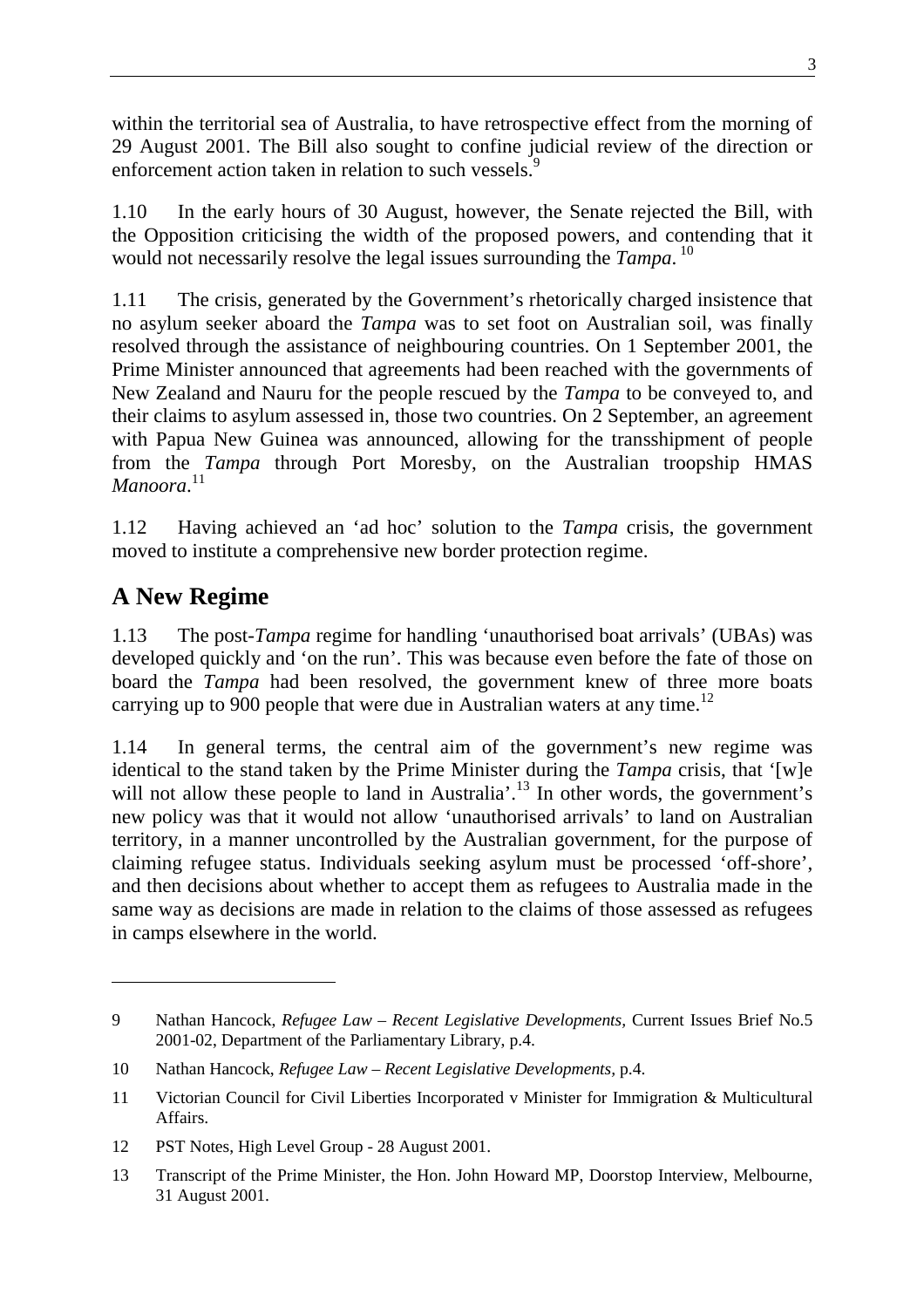1.15 The difficulty for the government in implementing this policy, however, is that, under the *1951 Convention Relating to the Status of Refugees*, Australia's protection obligations are engaged when asylum seekers enter Australia's jurisdiction by entering its territorial seas.14 The *Migration Act 1958*, and access to administrative and judicial review opportunities, apply to reception and processing within Australia's migration zone.

1.16 If the government wished to ensure that it controlled exactly who it would accept as refugees and when it would accept them, it needed to make sure that individuals without proper authorisation could no longer reach Australia's migration zone, but without breaching its protection responsibilities under the Convention.

1.17 In order to prevent 'unauthorised arrivals' from landing on Australian territory, then, the government implemented a multi-faceted strategy. One facet of the strategy involved legislation which excised certain islands to the north of Australia from the ordinary visa application and processing regime under the *Migration Act 195*8. This meant that, for example, even if asylum seekers landed on an Australian territory such as Christmas Island or Ashmore Reef, they did not have the same access to visas as people landing on the mainland.

1.18 A second facet of the strategy involved establishing agreements with certain Pacific countries so that 'offshore entry persons' could be transferred to those countries and have their claims to asylum processed there. This part of the new regime is known as the 'Pacific Solution'. Plans were also subsequently announced for a new processing centre on Christmas Island, one of the new 'excised offshore places'.

1.19 The new regime also required much greater interagency coordination between the relevant government bodies, and for this reason an interdepartmental committee (IDC) known as the People Smuggling Taskforce (PST) was established to coordinate the activities of different agencies and to provide whole-of-government advice to ministers.

1.20 Finally, in an attempt immediately to reduce the numbers of people travelling to Australia by boat, strategies for both preventing asylum seekers from leaving Indonesia and strategies for intercepting them at sea before they reached landfall in Australian territory were implemented.

1.21 In the remainder of this chapter, the Committee will provide a brief outline of each of these facets of the new border protection regime. They constitute the framework within which specific issues, such as SIEV 4 and 'children overboard', the sinking of SIEV X and the Pacific Solution, must be considered.

<sup>14</sup> Submission 44, Senate Foreign Affairs, Defence and Trade Inquiry into Australia's Relationship with Papua New Guinea and Other Pacific Island Countries, p.34.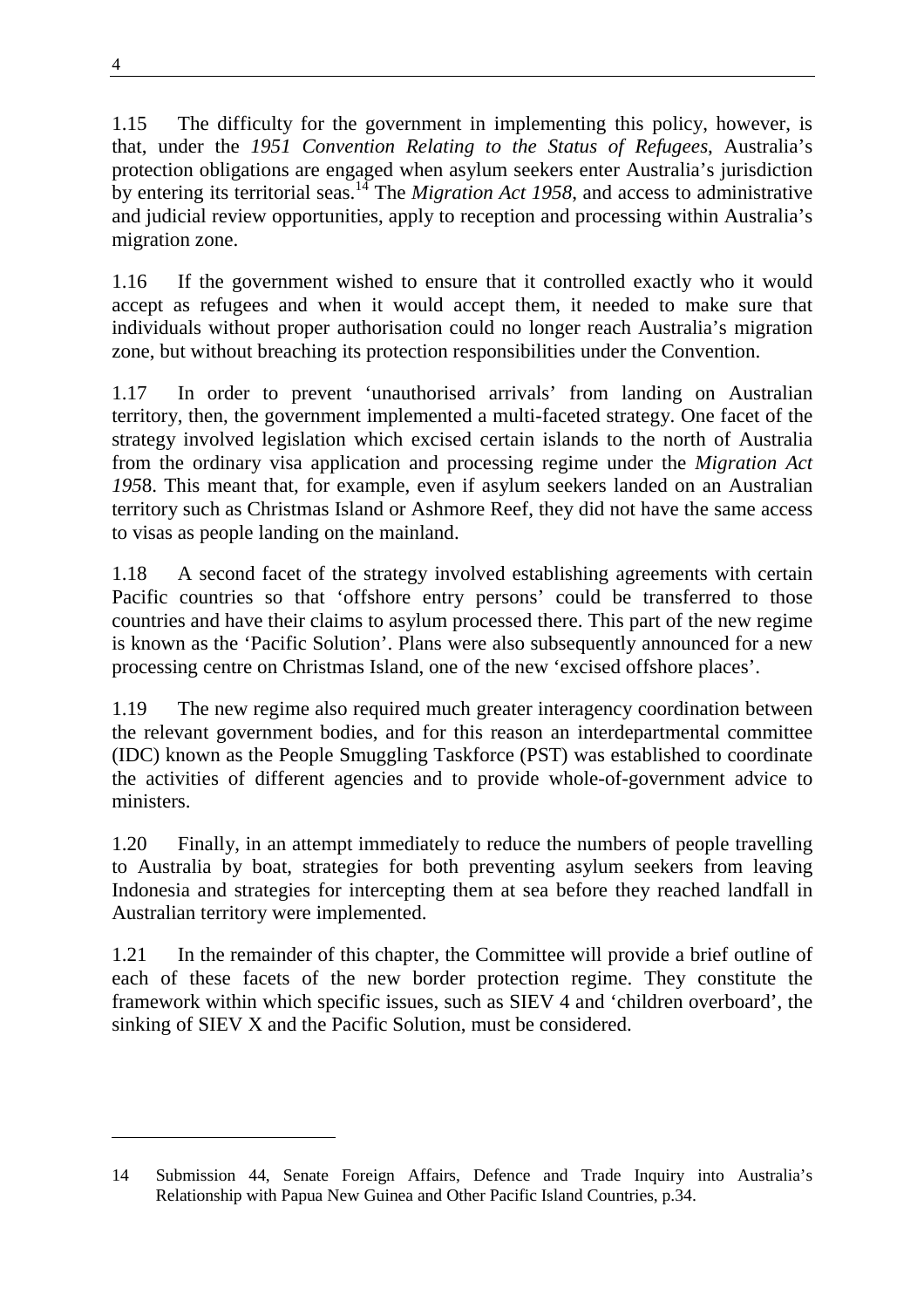### *Legislation*

1.22 On 26 September, the second last sitting day of 2001, the Senate passed the following bills relating to border protection:

- *Migration Amendment (Excision from Migration Zone) Act No.127 2001*;
- *Migration Amendment (Excision from Migration Zone) (Consequential Provisions) Act No.128 2001*;
- *Migration Legislation Amendment (Judicial Review) Act No.134 2001*;
- *Migration Legislation Amendment Act (No. 1) No.129 2001*;
- *Migration Legislation Amendment Act (No. 6) No.206 2001*; and
- *Border Protection (Validation and Enforcement Powers) Act No.126 2001*.

1.23 The Australian National Audit Office, as part of its report on the *Management Framework for Preventing Unlawful Entry into Australian Territory*, has summarised the major features of the changes to the legislative framework surrounding the management of migration and refugee issues since September 2001. They include:

- measures to strengthen the deterrence of unauthorised arrivals. These include a new tiered visa regime for refugees engaged in 'secondary movement', or movement from a country in which they have or can access protection, but who choose to travel to Australia nevertheless for reasons which are not 'Refugees Convention related'. They also include minimum prison terms for people convicted of people smuggling;
- the exclusion of certain territories from Australia's migration zone, including Christmas Island, Ashmore and Cartier Islands, and the Cocos (Keeling) Islands. This means that unauthorised arrivals to these territories cannot apply for a visa, except by ministerial discretion;
- the possible detention and removal from those territories of unauthorised arrivals to 'declared countries' where they have access to refugee assessment processes modelled on those of the United Nations Commissioner for Refugees (UNHCR);
- a clarification of the circumstances in which Australia owes a person protection under the Refugees Convention, including addressing key concepts in the definition of a refugee;
- a limit to the grounds for judicial review;

- prohibition of class actions in migration litigation; and
- the possibility that adverse inferences may be drawn when visa applicants fail to provide supporting information, including documentation, without reasonable explanation.<sup>15</sup>

<sup>15</sup> Australian National Audit Office (ANAO), *Management Framework for Preventing Unlawful Entry into Australian Territory*, Audit Report No. 57, 2001-2002, p.80.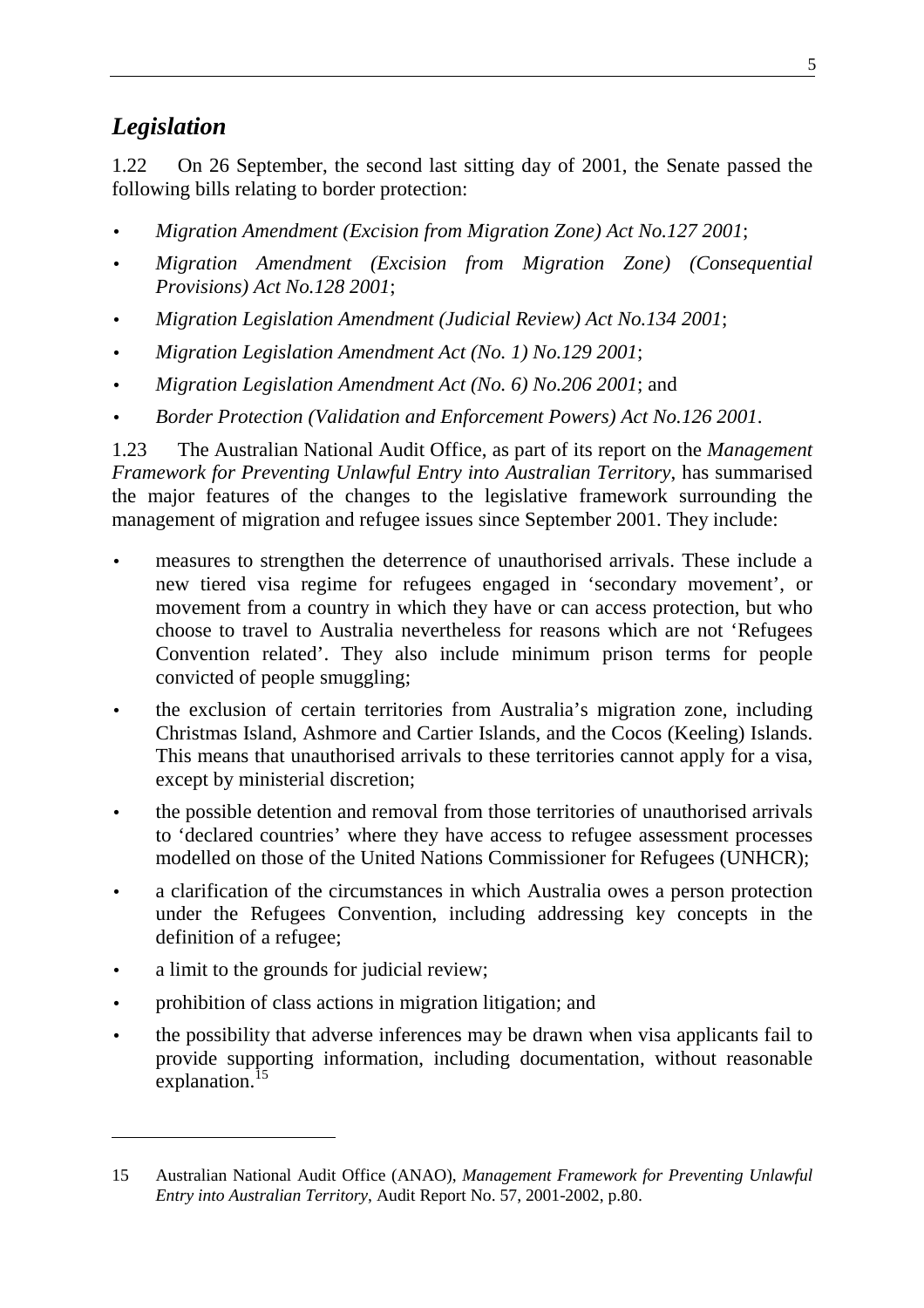1.24 The Senate referred a further related Bill, the Migration Legislation Amendment (Further Border Protection Measures) Bill 2002, to the Senate Legal and Constitutional Affairs References Committee on 25 June 2002. The Bill has the effect of expanding the definition of 'excised offshore place' to include the Coral Seas Territory and certain islands that form part of Western Australia, Queensland and the Northern Territory.

1.25 Aspects of the legislative framework for the new border protection regime are discussed in more detail in the context of the so-called 'Pacific Solution', in Chapter 11.

### *Pacific Solution*

1.26 Both Nauru and Papua New Guinea are declared countries under the newly inserted s198A of the *Migration Act 1958,*16 providing the legislative framework for the establishment of offshore processing centres in those countries. The agreements reached with Nauru and Papua New Guinea mark a substantial shift in Australia's treatment of asylum seekers. Both countries are hosting processing centres paid for and operated by Australia, and Nauru is receiving \$26.5 million in additional aid monies to do so.

1.27 Since the establishment of the offshore processing centres 1515 people have been transferred to Nauru or PNG. A breakdown of these numbers by nationality, and an outline of the agreements reached with Nauru and PNG, is provided in Chapter 10. As of 1 October 2002, 960 persons remained on Nauru, and 102 on Manus.<sup>17</sup>

1.28 Asylum seekers processed on Nauru and Manus do not have access to the refugee status determination procedures applied on the Australian mainland. Refugee claims on Nauru may be processed by either the United Nations High Commissioner for Refugees (UNHCR), or by Australian immigration officials applying processes stated to be in accordance with those of the UNHCR. All refugee determinations on Manus are undertaken by Australian officials. The centres are managed by the International Organisation for Migration (IOM) under a service agreement with Australia. The cost of these arrangements is considered in Chapter 11.

1.29 As of 17 September 2002, protection claims for all 1,495 people who had sought a refugee status determination on Manus and Nauru had received an initial decision.18 Of this number 520 people were approved as meeting criteria for refugee status, and 975 had been refused. Four hundred and thirty two of the successful

<sup>16</sup> Submission 44, Senate Foreign Affairs, Defence and Trade Inquiry into Australia's Relationship with Papua New Guinea and Other Pacific Island Countries, p.34.

<sup>17</sup> *Refugees Arrive in Australia from Manus*, Media Release 77/2002, DIMIA, 1 October 2002.

<sup>18</sup> *Outcome of Processing of Offshore Entry Persons*, DIMIA, Response to Question 6, Senate Inquiry into Migration Amendment (Further Border Protection Measures) Bill 2002, Tabled 17 September 2002.*Outcome of Processing of Offshore Entry Persons*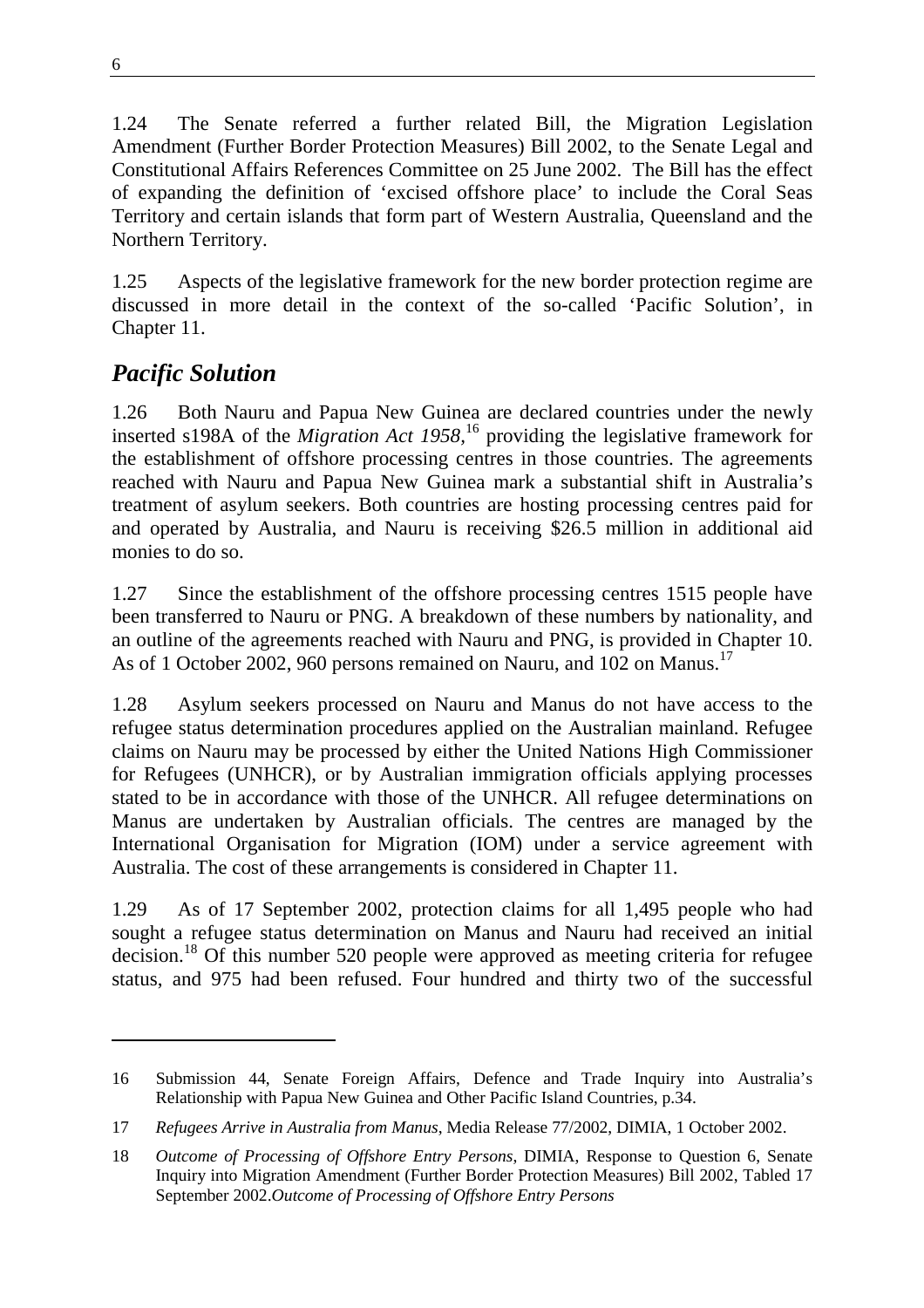claimants were Iraqis, 59 Afghans, and 29 of other nationalities.<sup>19</sup> Initial decisions for Iraqi claimants were successful in 67% of cases, compared to just over 7% for Afghan claimants.

1.30 The only avenue of appeal against an adverse refugee status determination is to a review of the decision by a higher level official. As of 17 September 2002, a further 181 people had been found to meet refugee criteria on review of their previously negative decisions, bringing the total number of people found to be refugees to 701, including 524 Iraqis, 133 Afghans, and 44 people of other nationalities. Eighty one review decisions are still pending.<sup>20</sup>

1.31 Resettlement of asylum seekers who are found to meet refugee status criteria is reliant upon a place being found for them in Australia or another country.

1.32 As of October 2002, 200 people processed on Nauru or Manus had been allowed into Australia, most on three or five year temporary protection visas. The majority were women or children with family in Australia. A further 194 people from Nauru and Manus had been accepted by New Zealand, and eight refugees had been resettled in Sweden. $^{21}$ 

### *Whole-of-government coordination*

1.33 The central body established to coordinate the government's post-*Tampa* border protection regime was an interdepartmental committee (IDC) known as the People Smuggling Taskforce (PST).

1.34 The PST held its first meeting on Monday 27 August 2001, while the *Tampa* crisis was yet to be resolved. Between 27 August and 9 November 2001, the PST met at least 53 times, sometimes two or three times in a single day.<sup>22</sup>

1.35 Over that period, the PST was chaired by Ms Jane Halton, then Deputy Secretary, Social Policy Division, PM & C and its membership consisted of (usually) high level representatives from the following agencies:

- Australian Federal Police (AFP);
- Attorney-General's Department;
- Australian Maritime Safety Authority (AMSA);
- Australian Protective Services (APS);
- Australian Quarantine and Inspection Service (AQIS);

 $\overline{a}$ 

<sup>19</sup> *Asylum Review Decisions on Nauru and Manus*, Media Release DPS 72/2002, DIMIA, 18 September 2002.

<sup>20</sup> *Asylum Review Decisions on Nauru and Manus.*

<sup>21</sup> *Outcome of Processing of Offshore Entry Persons.*

<sup>22</sup> See PST Notes, High Level Group.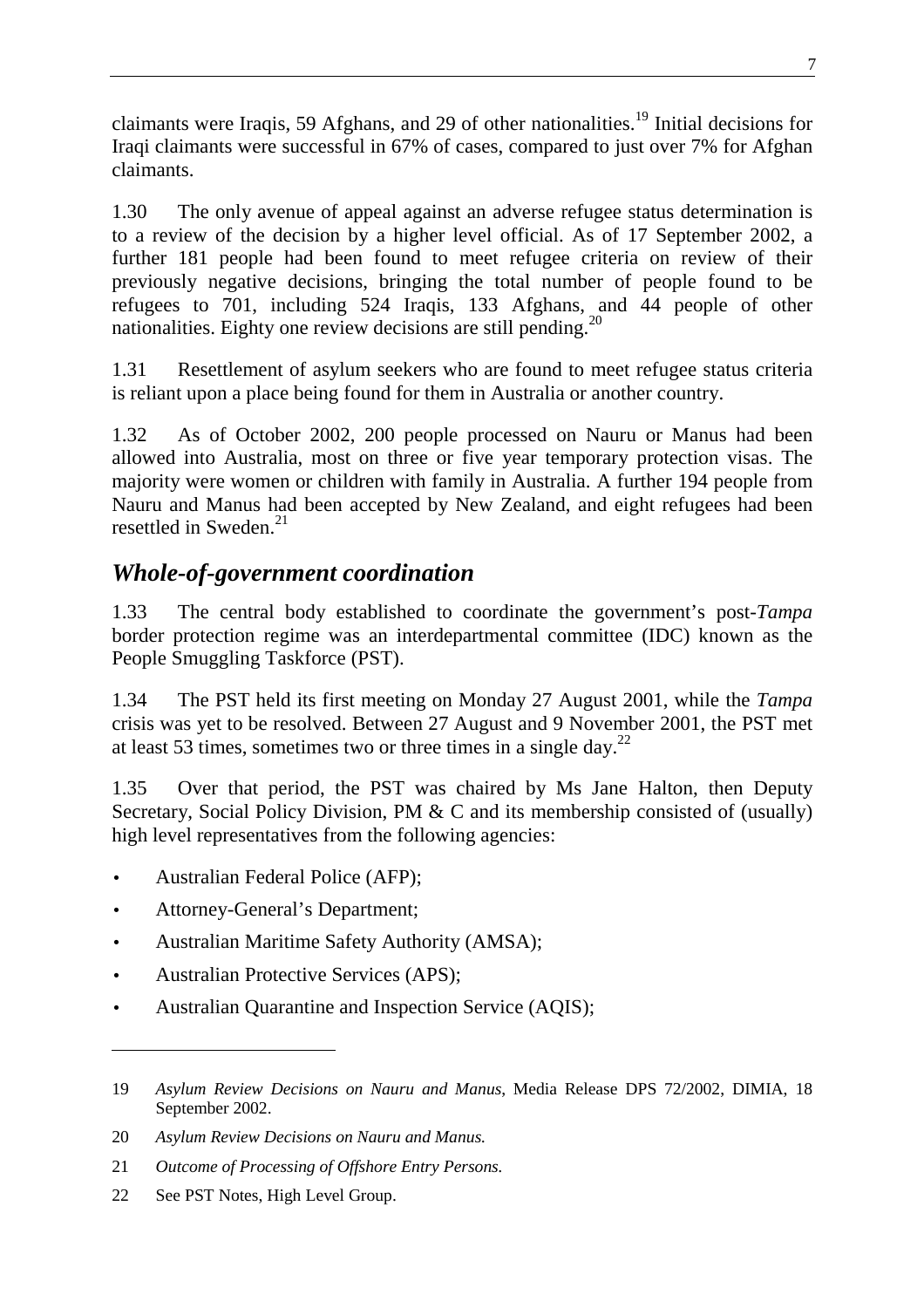- Coastwatch;
- Australian Customs Service (ACS);
- Department of Defence and the Australian Defence Force (ADF);
- Department of Foreign Affairs and Trade (DFAT);
- Department of Immigration and Multicultural Affairs  $(DIMA)$ ;  $^{23}$
- Department of Transport and Regional Services (DTRS); and
- Department of the Prime Minister and Cabinet (PM & C).

1.36 According to evidence provided to the Committee by the PST Chair, the primary role of the body was to provide a forum for information sharing and coordination of activities among the agencies involved in various facets of the government's border protection strategy. The Taskforce also provided advice and policy options for government.

1.37 Matters discussed at PST meetings included the logistics of accommodating and catering for the humanitarian needs of asylum seekers in both offshore processing centres and on Christmas, Ashmore and Cocos Islands; the logistics of transporting intercepted asylum seekers to Nauru, Manus and elsewhere; the time at which new arrivals were anticipated; and the success of 'disruption' and 'deterrence' strategies in slowing the rate of new arrivals. $^{24}$ 

1.38 The Committee discusses the role and activities of the PST in more detail in Chapter 7.

#### *Disruption and deterrence activities*

1.39 Finally, at the operational or 'sharp end' of the new border strategy, a twin pronged approach was adopted. One prong of the strategy is a 'disruption' campaign aimed at pre-empting people smugglers and asylum seekers *before* they could organise to leave Indonesia.

1.40 Prior to the Committee's inquiry, little was known on the public record of the nature, scope and workings of the disruption strategy. Members of the Committee questioned a number of agencies, particularly the AFP and DIMIA, on how the strategy is directed and operates.

1.41 The AFP Commissioner, Mr Mick Keelty, defined the nature and scope of the disruption strategy in the following terms:

By disruption, we mean the use of the Indonesian national police to divert potential passengers to the International Organisation for Migration or the

 $\overline{a}$ 

<sup>23</sup> Note that after the Federal Election on 10 November 2001, the Department of Immigration and Multicultural Affairs (DIMA) became the Department of Immigration and Multicultural and Indigenous Affairs (DIMIA).

<sup>24</sup> See PST Notes, High Level Group.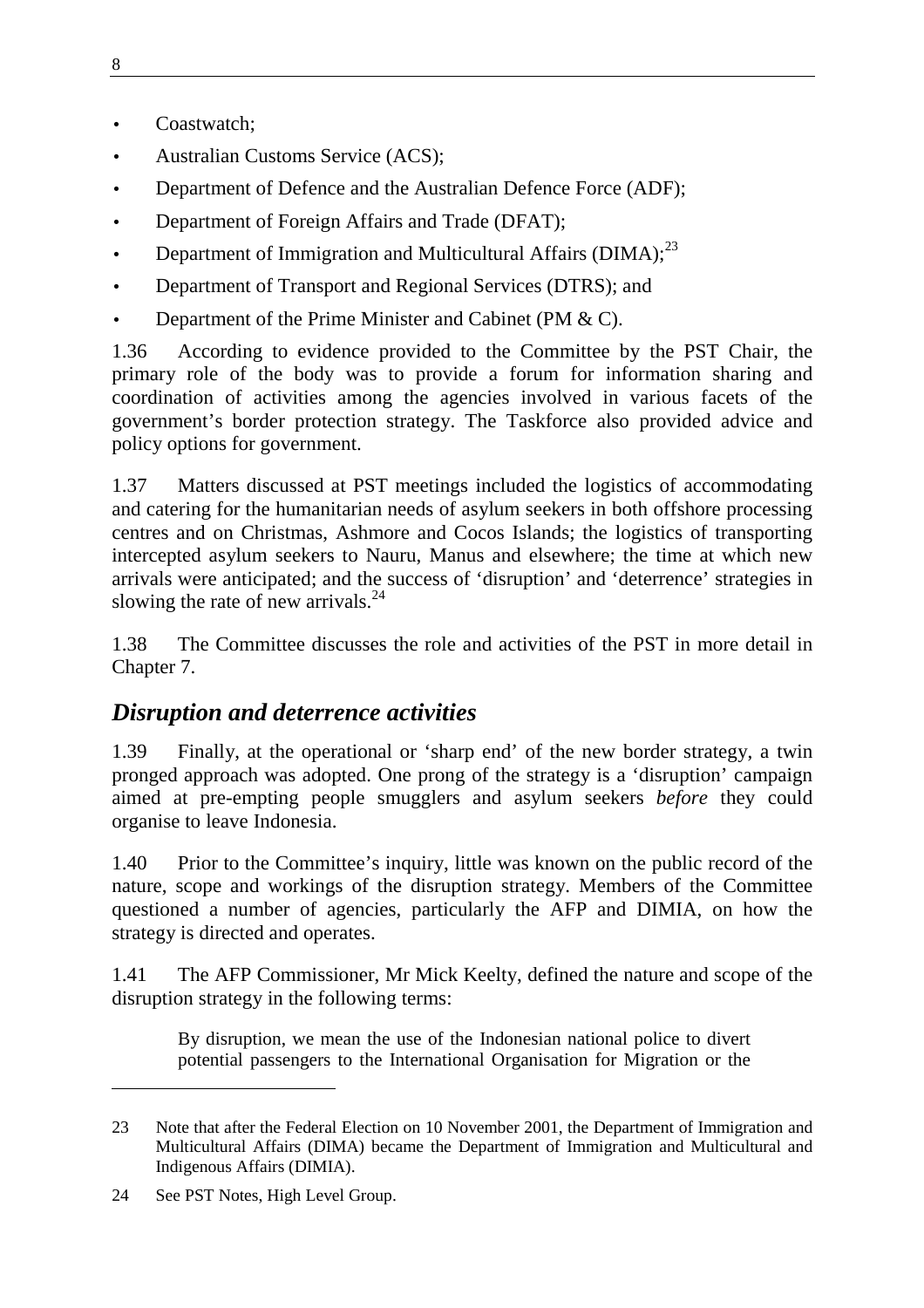interception by the Indonesian national police of passengers prior to boarding vessels. What would happen … is that potential passengers are gathered sometimes in a number of locations and at the last moment they are provided with details or transport to an embarkation point and they are placed on the vessels at the embarkation point. Often a disruption activity would be to prevent the passengers from getting to the point of embarkation or, if we knew who the people smuggler was, to have the Indonesian national police arrest the organiser, or in other ways to disrupt the gathering of the people prior to the vessel departing.<sup>25</sup>

- 1.42 Additional activities under the strategy include:
- collecting intelligence to assist both the disruption campaign within Indonesia and the naval interception of SIEVs transiting to Australian territory:<sup>26</sup>
- targeting key figures in the people smuggling pipeline with the aim of dismantling the syndicates organising smuggling activities; $^{27}$
- information campaigns inside Indonesia, particularly amongst fishing crews and port areas, warning that people smuggling is a criminal activity and of the legal penalties in Australia; $^{28}$  and
- Indonesian authorities apprehending vessels attempting to depart illegally from Indonesian ports.<sup>29</sup>

1.43 The organisational framework involves the AFP and the Indonesian National Police (INP) as the lead agencies in each country. On the Australian side, DIMIA, DFAT and AusAID also support the AFP. Disruption activities were also canvassed at meetings of the People Smuggling Taskforce during the September to November 2001 period.<sup>30</sup>

1.44 In addition to the INP, Indonesian defence and immigration agencies are also involved in disruption actions on the ground in Indonesia.

1.45 At the bilateral level, the disruption strategy comes under the auspices of a specific protocol between the AFP and INP to target people smuggling syndicates operating out of Indonesia. The Protocol was established on 15 September 2000 and is part of a broader Memorandum of Understanding (MOU) between the AFP and INP

 $\overline{a}$ 

30 See Notes, High Level Group (PST).

<sup>25</sup> *Transcript of Evidence*, CMI [Certain Maritime Incident] 1930. See also *Transcript of Evidence*, CMI 1995.

<sup>26</sup> *Transcript of Evidence*, CMI 1925 and 1934. See also section on intelligence in Chapter 2.

<sup>27</sup> *Transcript of Evidence*, CMI 1933.

<sup>28</sup> *Transcript of Evidence*, CMI 1999.

<sup>29</sup> *Transcript of Evidence*, CMI 2001.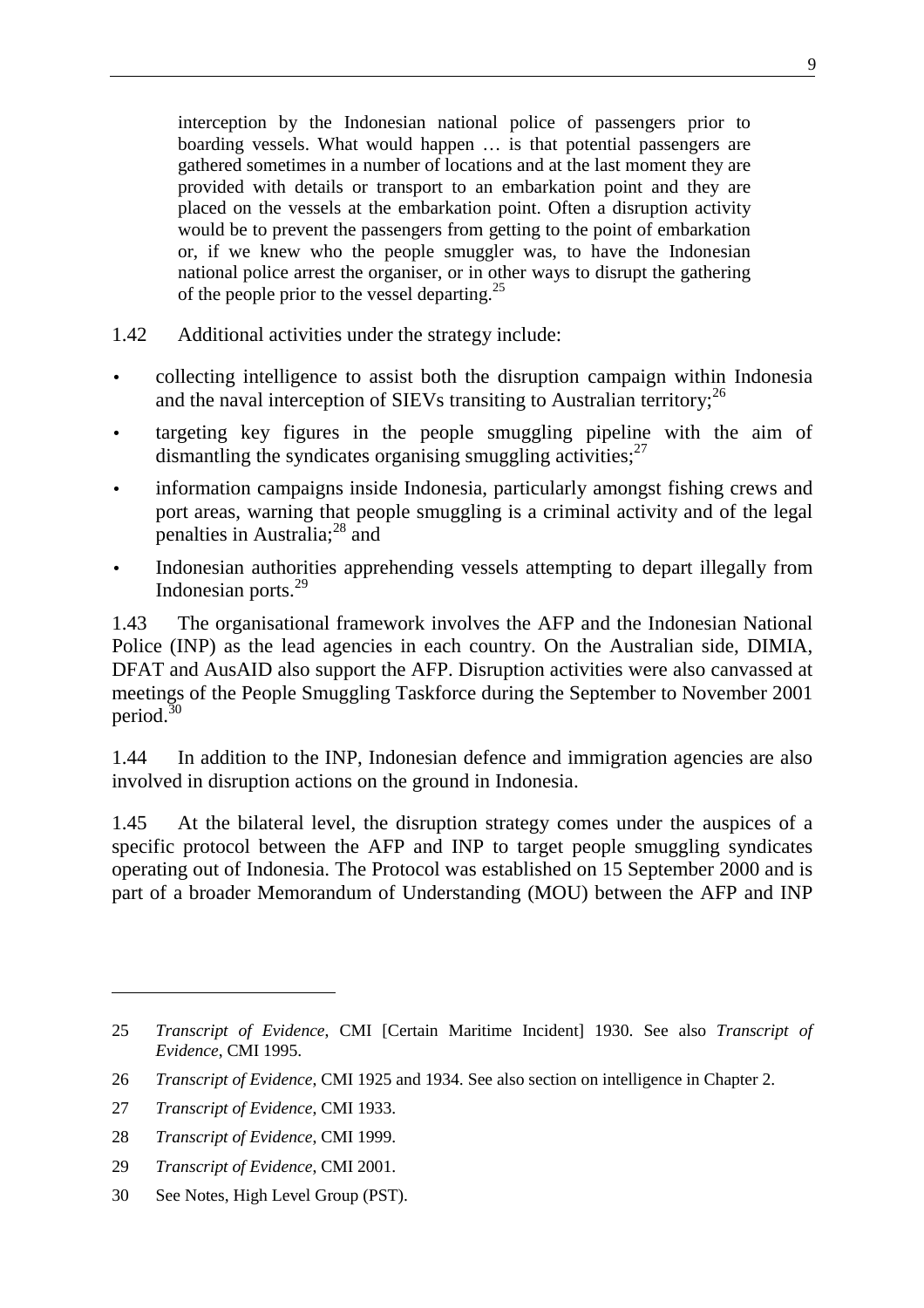to cooperate on investigations into transnational crime. That MOU was originally agreed on 27 October 1995 and renewed on 13 June  $2002$ <sup>31</sup>

1.46 According to the AFP:

The Protocol allowed for the AFP and INP to provide advice regarding target selection, technical and management support of operations, informant management, information facilitation and assistance in financial reporting.<sup>32</sup>

1.47 Under the provisions of the Protocol, the INP established five Special Intelligence Units dedicated to people smuggling operations. AFP instructors have trained these units in such matters as investigation and surveillance techniques. The AFP has also provided almost A\$100,000 to the INP units to defray operational costs such as the INP informant network, IT and communications equipment, transport, travel and meals. This was funded from the Law Enforcement Cooperation Program.<sup>33</sup>

1.48 The principal point of contact between the AFP and INP is the AFP Liaison Officers based in Jakarta, who have the discretion to deal with their Indonesian counterparts on operational matters. Commissioner Keelty emphasised to the Committee that the AFP neither directs nor dictates the INP's operations against people smuggling. It is only in a position to seek the cooperation of the Indonesian authorities and to provide advice and assistance.<sup>34</sup>

1.49 In terms of outcomes, Commissioner Keelty informed the Committee that 'since February 2000, the Indonesian authorities have diverted over 3,000 people suspected of intending to enter Australia illegally into legitimate migration processes under the auspices of the United Nations conventions'.<sup>35</sup>

1.50 Members of the Committee questioned the AFP about the Indonesian response to the disruption campaign. Commissioner Keelty advised the Committee that in September 2001 the Indonesian government suspended the people smuggling protocol, which was not re-adopted formally until renewal of the MOU in June  $2002^{36}$ 

1.51 When pressed by Committee members about the reasons for the suspension, the Commissioner appeared uncertain, indicating that the Indonesian foreign ministry had concerns that the disruption activities should come under a 'more formal

 $\overline{a}$ 

<sup>31</sup> *Transcript of Evidence*, CMI 1924.

<sup>32</sup> Answers to Questions on Notice, AFP, 30 July 2002, p.1.

<sup>33</sup> Answers to Questions on Notice, AFP, 30 July 2002, passim.

<sup>34</sup> *Transcript of Evidence*, CMI 1934

<sup>35</sup> *Transcript of Evidence*, CMI 1925. Note that later written answers to question on notice received from the AFP puts the number of unauthorised arrivals prevented from departing for Australia at 4,000.

<sup>36</sup> *Transcript of Evidence*, CMI 1938-39.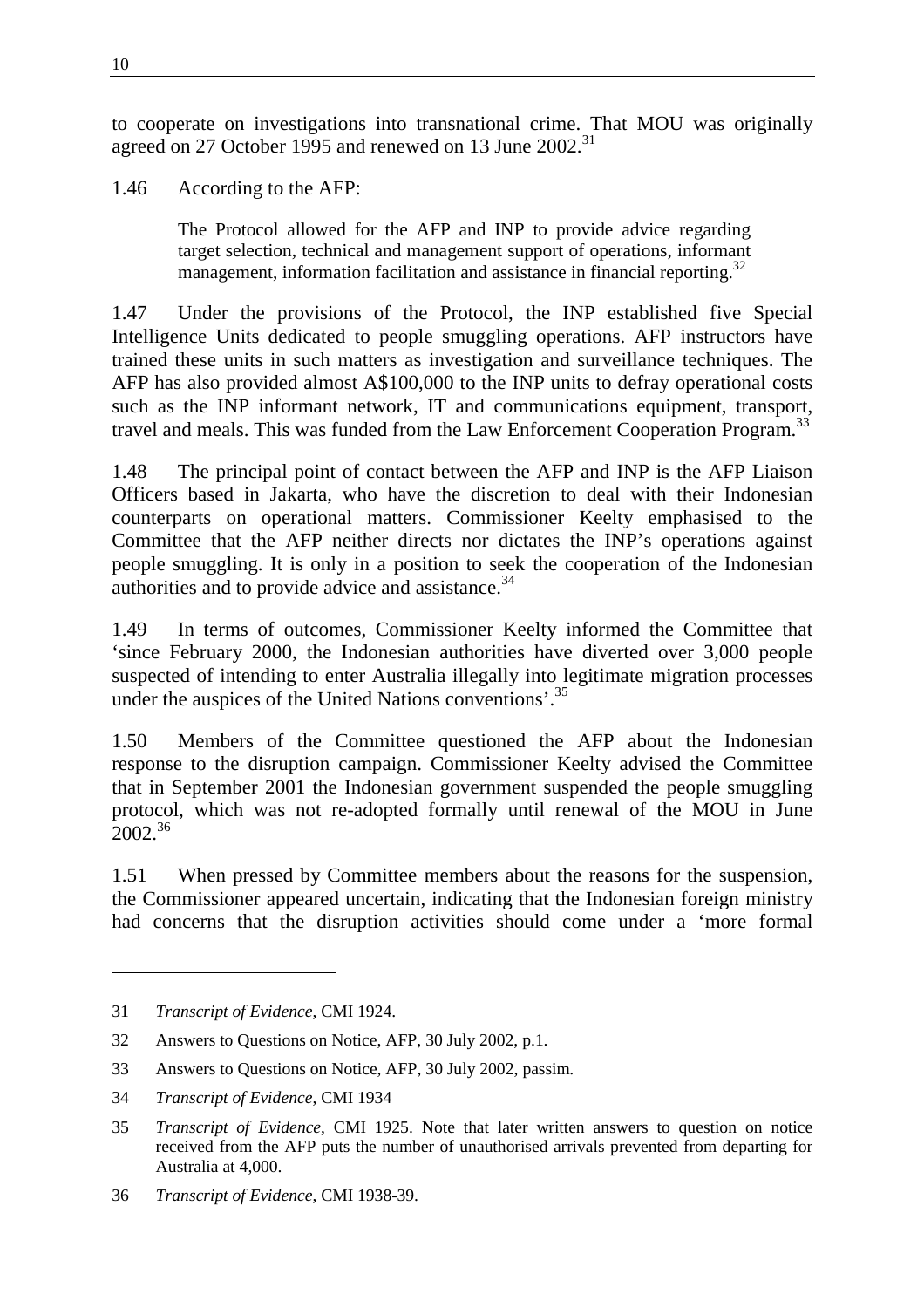government-to-government' agreement.37 The Commissioner also noted that his counterparts in Indonesia had informed him of tensions within the INP over resourcing disparities and the extra funding provided to the Special Intelligence Units, but he stated that these factors did not, in his opinion, cause the suspension.<sup>38</sup>

1.52 The Commissioner further advised the Committee that despite visiting his counterpart in the INP to discuss this matter, he was unable to shed any more light on the decisions behind the Indonesian action.<sup>39</sup> The Commissioner argued that it was a matter for DFAT to take up with the Indonesian foreign ministry, and that if the AFP had decided to pursue the issue it would have gone through DFAT channels, not the AFP-INP connection. The AFP did not pursue the matter further, even though the Commissioner conceded that 'we were taken by surprise a bit, because things were working so well'.<sup>40</sup>

1.53 Following the suspension of the protocol, the AFP experienced a reduction in the level of cooperation from the INP, with responses to requests for support being dealt with on a case by case basis and more slowly than previously. The five INP Special Intelligence Units continued operations but were not dedicated solely to people smuggling, instead focusing on broader transnational crime issues.<sup>41</sup> However, the AFP maintained that the spirit of cooperation between both parties continued. In particular, the AFP pointed to the arrest of an 'allegedly significant' people smuggler in Australia on 5 October 2001 as a notable outcome of the ongoing cooperation between both police forces.<sup>42</sup>

1.54 Members of the Committee were also concerned to ascertain if the Australian Government had sought legal advice about the nature of the activities and methods employed under the disruption strategy. Witnesses from the AFP and DIMIA,  $43$  as well as the former Chair of the PST, Ms Jane Halton,<sup>44</sup> stated that no such advice had been sought or received. In response to a question about whether legal advice had been sought, Commissioner Keelty said:

No, there is no reason to. Nothing untoward came to our attention. As far as we are aware and can possibly be aware, the Indonesians were acting lawfully in Indonesia and we were acting lawfully in Australia.<sup>45</sup>

39 *Transcript of Evidence*, CMI 1953.

40 *Transcript of Evidence*, CMI 1955.

- 42 Answers to Questions on Notice, AFP, 30 July 2002, p.5. See also *Transcript of Evidence*, CMI p.1941.
- 43 DIMIA, *Transcript of Evidence*, CMI 2002-3.
- 44 Ms Halton. *Transcript of Evidence*, CMI 2008.
- 45 *Transcript of Evidence*, CMI 1943.

<sup>37</sup> *Transcript of Evidence*, CMI 1938-39.

<sup>38</sup> *Transcript of Evidence*, CMI 1969-70.

<sup>41</sup> *Transcript of Evidence*, CMI 1944; Answers to Questions on Notice, AFP, 30 July 2002, p.5.